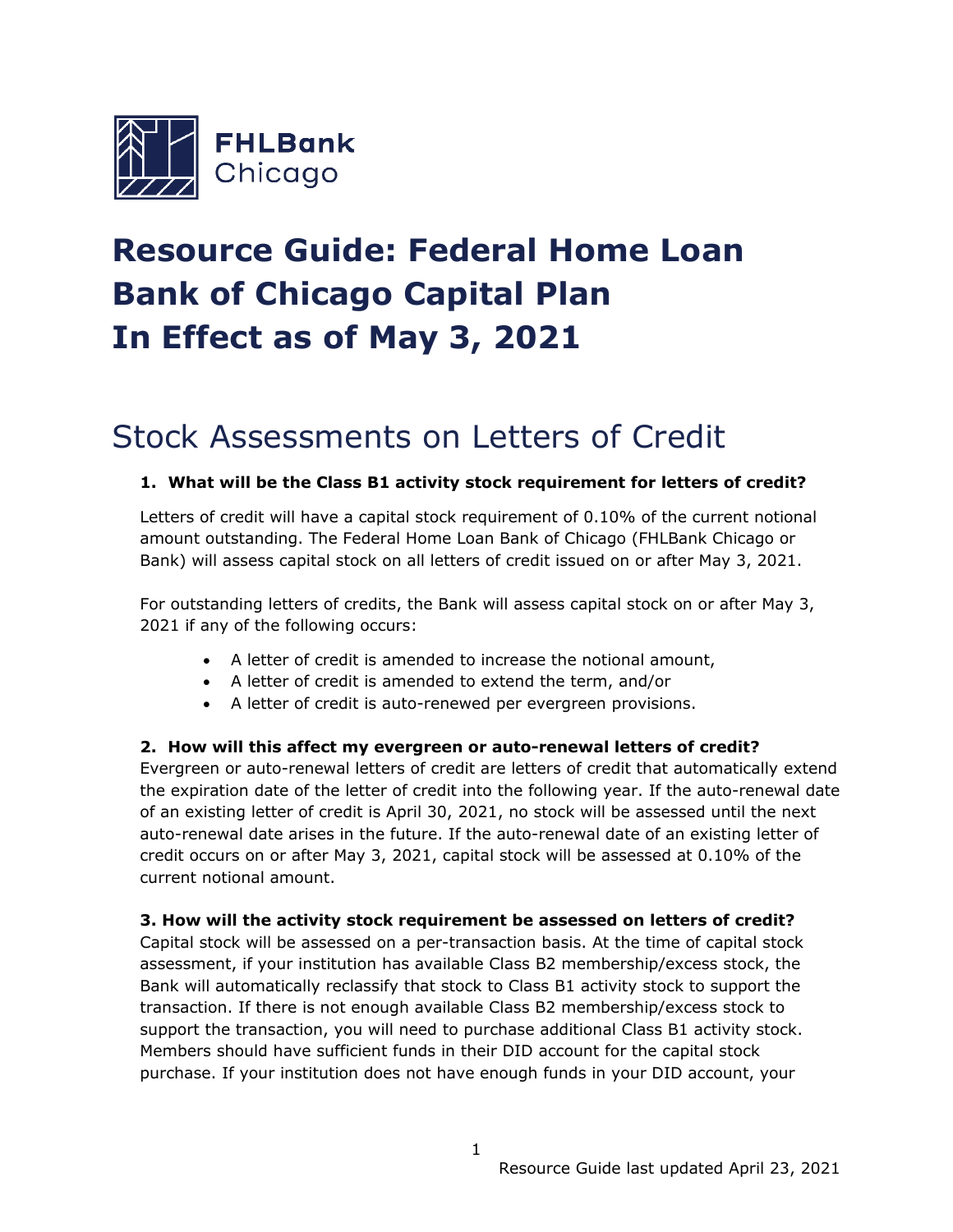institution will need to wire in funds for the capital stock purchase or overdraft fees will apply as described in our Member Products Guide.

If your institution's notional on a letter of credit decreases, and thus results in less required capital stock, the appropriate amount of Class B1 activity stock will be automatically converted to Class B2 membership/excess stock at the end of the day.

# **4. Does this impact fluctuating balance public unit deposit letters of credit?**

All new letters of credit including fluctuating balance public unit deposit letters of credit will have capital stock assessed at 0.10% of the notional or credit amount outstanding on the letter of credit.

# **5. Will the deposit amount I attest to on fluctuating balance public unit deposits affect my capital stock requirement?**

No, members will be charged capital stock based on the notional amount provided in the letter of credit, not the balance of the deposits that are collateralized by the letter of credit.

# **6. How will requiring capital stock improve the value of letters of credit? Is there a dividend impact?**

By assessing capital stock on letters of credit, the dividend payment on that stock reduces the all-in cost of letters of credit. For the fourth quarter of 2021, FHLBank Chicago paid a 5.00% (annualized) dividend on B1 activity stock. Assuming this rate of 5.00% (annualized), and an opportunity cost of current interest on excess reserves (IOER), a benefit of 0.0049% can be realized. For example:

|           | <b>Letter of Credit Capital</b>              | <b>Benefit</b> |
|-----------|----------------------------------------------|----------------|
| Α.        | B1 Dividend <sup>1</sup>                     | $5.00\%$       |
| В.        | Opportunity cost (current IOER) <sup>2</sup> | $0.10\%$       |
|           | <b>B1 Activity Stock Requirement</b>         | $0.10\%$       |
| $(A-B)*C$ | <b>Net Annual Dividend Benefit</b>           | 0.0049%        |

 $1$  Assumes a B1 activity stock dividend rate of 5.00% (annualized). This analysis assumes the dividend remains constant through the life of the letter of credit. Any future dividend payments remain subject to determination and declaration by the Board of Directors.

 $2$  Opportunity cost of stock purchase assumed at the Interest on Excess Reserves rate of 0.10% as of April 20, 2021.

The net dividend benefit illustrated above effectively lowers the cost of letters of credit by the following amounts: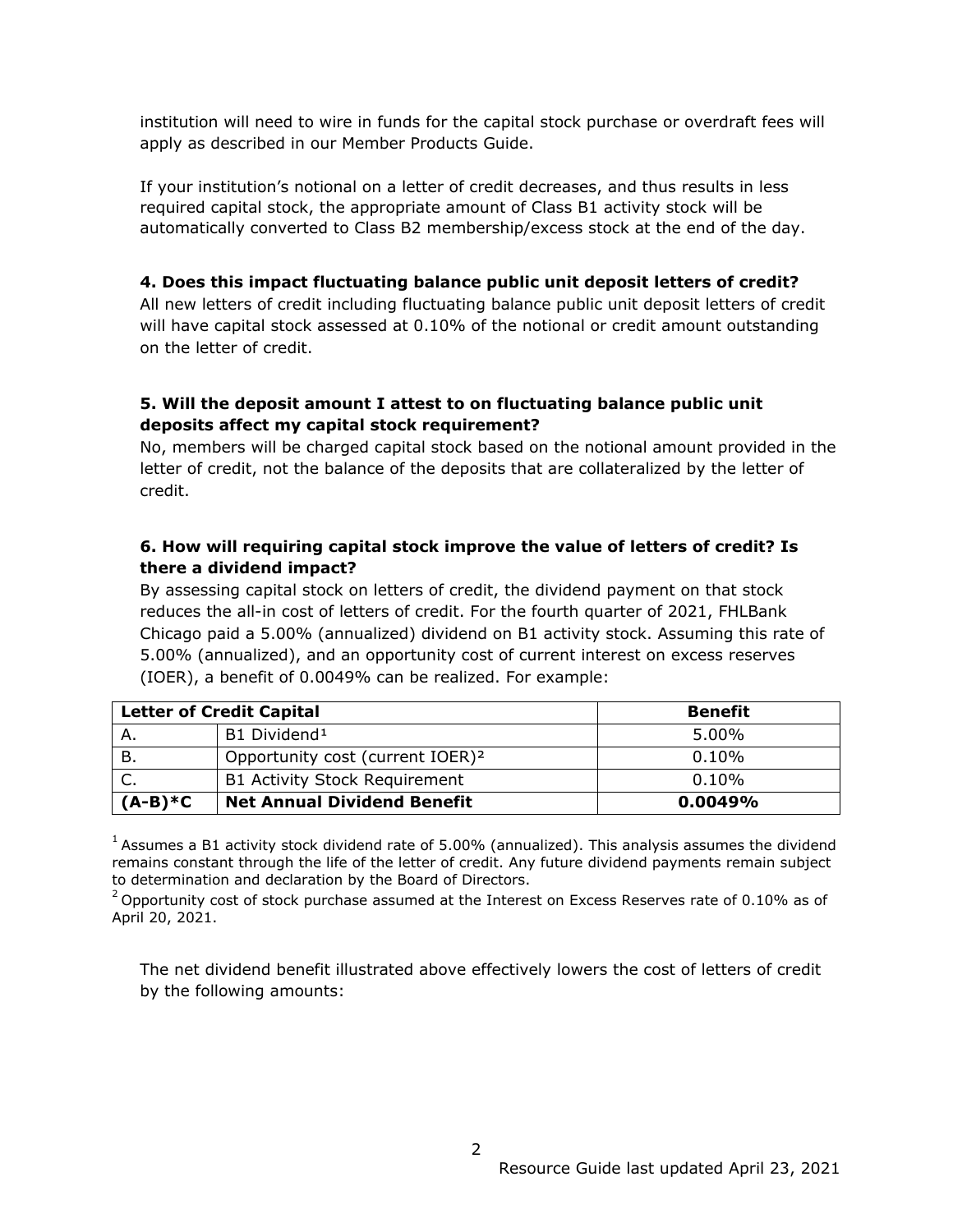| <b>Letter of Credit Type</b>                                  | Annual<br><b>Fee</b> | All-in after<br>Dividend* |
|---------------------------------------------------------------|----------------------|---------------------------|
| <b>Public Unit Deposits</b>                                   | $6.5$ bps            | 6 bps                     |
| Fluctuating Balance Public Unit Deposits                      | $6.5$ bps            | 6 bps                     |
| Security Deposit with Government for Insurance<br>Obligations | $6.5$ bps            | 6 bps                     |

| <b>Bond Enhancement / Performance</b><br>Guarantee | <b>Community All Terms</b> |            | Non-Community < 5 Years |            | Non-Community > 5 Years |            |
|----------------------------------------------------|----------------------------|------------|-------------------------|------------|-------------------------|------------|
| <b>Notional</b>                                    | <b>Annual Fee</b>          | $All-in*$  | <b>Annual Fee</b>       | $All-in*$  | <b>Annual Fee</b>       | $All-in*$  |
| $<$ \$1 Million                                    | $15$ bps                   | $14.5$ bps | 25 bps                  | 24.5 bps   | 30 bps                  | 29.5 bps   |
| $> $1$ Million and $< $3$ Million                  | $12.5$ bps                 | 12 bps     | 20 bps                  | $19.5$ bps | 25 bps                  | 24.5 bps   |
| $>$ \$3 Million and $<$ \$5 Million                | $10$ bps                   | $9.5$ bps  | 17 bps                  | $16.5$ bps | 22 bps                  | $21.5$ bps |
| > \$5 Million                                      | $7.5$ bps                  | 7 bps      | 15 bps                  | $14.5$ bps | 20 bps                  | $19.5$ bps |

\*Reflects Class B1 activity stock dividend as a reduction of the regular letter of credit rate, assuming a 5.00% (annualized) dividend rate, an opportunity cost of buying stock, and 0.10% capitalization for illustration purposes only. Any future dividend payments remain subject to determination and declaration by the Board of Directors.

# Stock Assessments on Mortgage Partnership Finance® (MPF®) Program Products

# **7. What will be the Class B1 activity stock requirement for MPF Program Products?**

Only MPF Traditional products (which include MPF 125, MPF 35, MPF Original, and MPF Government) will require capital stock purchases. The Bank will require capital stock of 2% of the unpaid principal balance (UPB) of all loans funded into Master Commitments (MCs) executed on or after May 3, 2021. Required capital stock will be adjusted as the principal balance of these loans declines over time.

# **8. My institution has a MPF Traditional MC expiring on April 26, 2021, will we be required to purchase capital stock?**

MPF Traditional MCs expiring prior to May 3, 2021 will not require capital stock. Only loans funded under new MPF Traditional MCs executed on or after May 3, 2021 will require capital stock.

### **9. My institution has a MPF Traditional MC expiring on June 23, 2021, will we be required to purchase capital stock?**

The MPF Traditional MC expiring in June 2021 will not require capital stock, including for loans delivered under this MC after May 3, 2021. However, the Bank will not be extending these expired MPF Traditional MCs, and instead your institution must execute a new MPF Traditional MC. Loans funded under this new MPF Traditional MC will be assessed capital stock.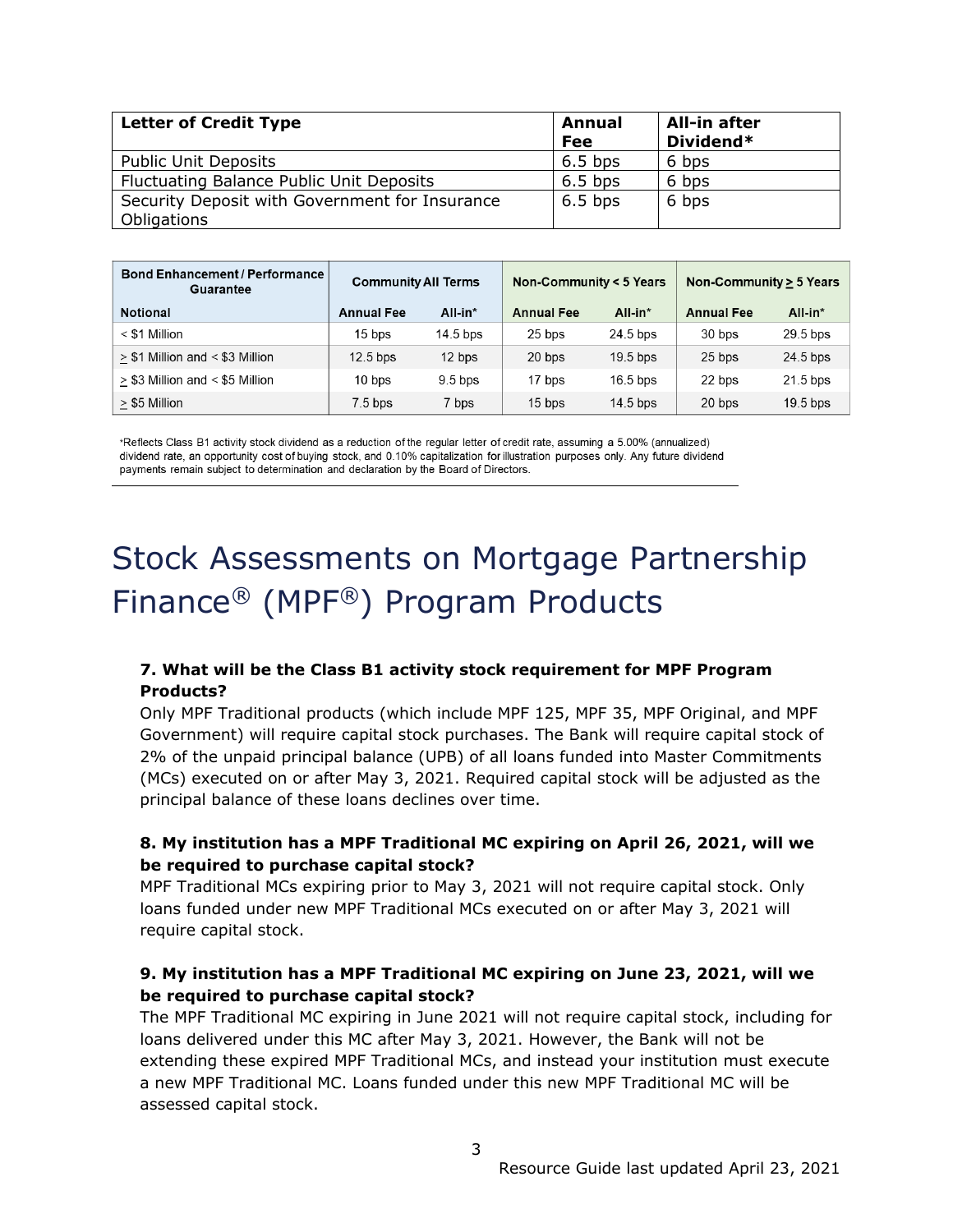#### **10. How are extensions on MCs going to work?**

All existing MPF Traditional MCs expiring prior to May 3, 2021 will be extended for a maximum of eight months. All existing MPF Traditional MCs expiring on or after May 3, 2021 will not be extended and you must execute new MCs. Any new MPF Traditional MCs executed after May 3, 2021 will have a term of one year.

MCs for MPF Xtra® and MPF Government MBS will have terms of five years and will not require capital stock.

#### **11. Can my institution get our MPF Traditional MC amended to increase the dollar amount?**

Yes; MCs can be amended to increase dollar amounts up to annual PFI limits established by the Bank.

#### **12. Will I need to purchase stock on MPF Xtra or MPF Government MBS loans sold?**

No; capital stock will not be assessed on MPF Xtra or MPF Government MBS MCs.

#### **13. Is the capital stock requirement based on UPB or original loan amount? Will it change over time?**

Capital Stock will be assessed daily on the UPB of outstanding loans in each MPF Traditional MC. When the loan is sold to the Bank, stock will initially be calculated on the funded loan amount. Capital stock requirements for the MC thereafter will be recalculated daily based on the aggregate unpaid principal of the loans sold into the MC.

#### **14. When will my institution be able to see changes to capital stock requirements on our MPF Traditional portfolio?**

Capital stock will be recalculated at the end of the day to account for new loans acquired that day and any changes in balances of existing loans, although most changes to capital stock balances for existing loans will occur after our remittance day (presently the  $18<sup>th</sup>$  of the month, or business day prior).

If your institution needs to purchase more capital stock to support an increase in UPB in your MPF Traditional portfolio, available Class B2 membership/excess stock will automatically reclassify to Class B1 activity stock to support the transaction. If there is not enough available Class B2 membership/excess stock to support the transaction, you will need to purchase additional Class B1 activity stock. Members should have sufficient funds in their DID account for the capital stock purchase. If your institution does not have enough funds in your DID account, your institution will need to wire in funds for the capital stock purchase.

If your institution's UPB on MPF Traditional loans decreases, and thus results in less required capital stock, the appropriate amount of Class B1 activity stock will be automatically converted to Class B2 membership/excess stock at the end of the day.

### **15. How will the stock be assessed on new MPF Traditional delivery volume (i.e., transaction by transaction or monthly)?**

Capital stock will be assessed for new delivery volume on a daily basis. At the end of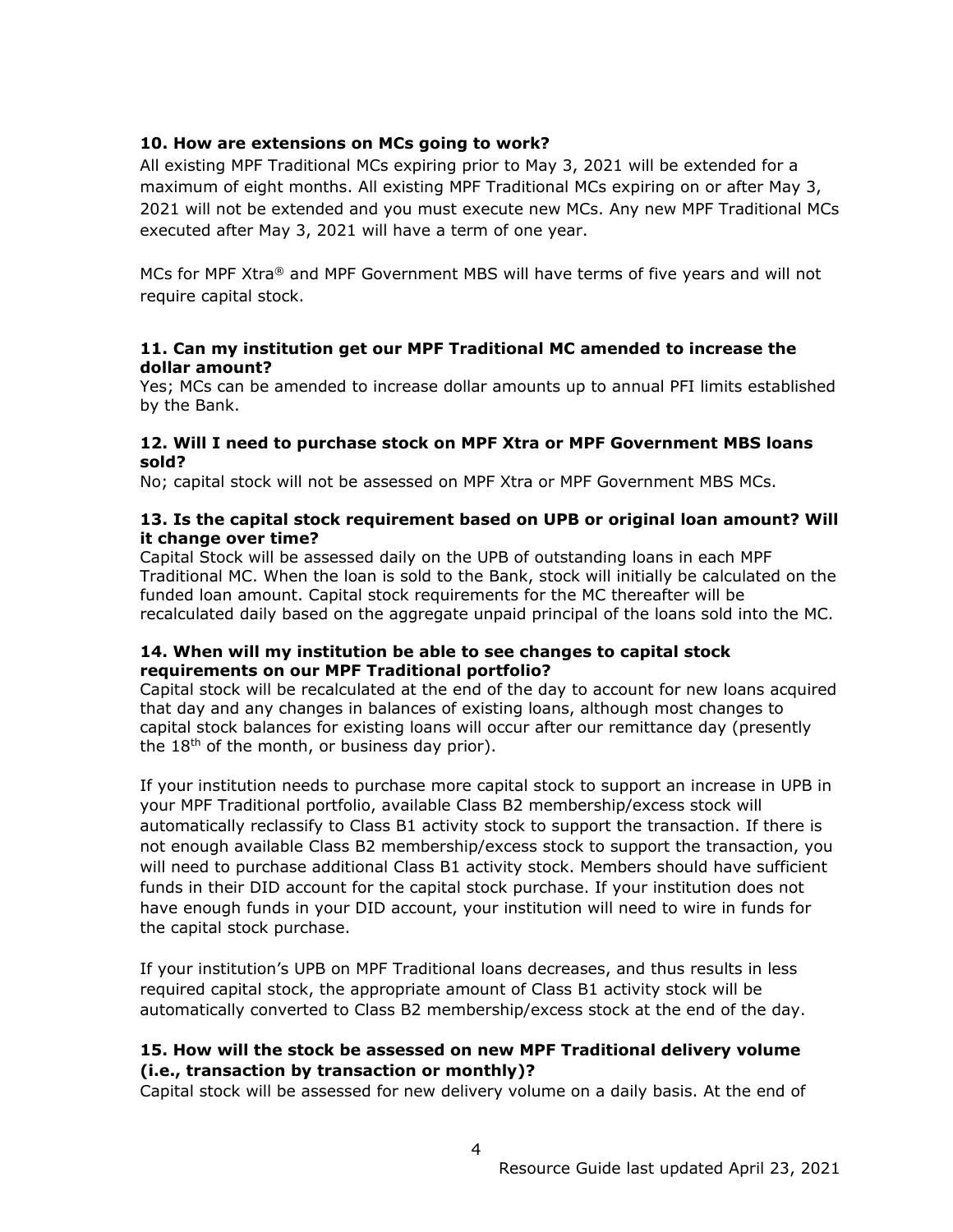each day, FHLBank Chicago will total all MPF Traditional delivery transactions and calculate the required amount of stock. No matter how many loans are funded each day, there will be one true up on capital stock at the end of the day. What happens in the event your stock requirement changes is discussed in the previous question.

# **16. Will my institution need to wire in funds separately for capital stock on MPF Traditional delivery volume or will FHLBank Chicago take it from our FHLBank Chicago account automatically?**

For MPF Traditional products, the amount of stock required will be calculated at the end of each day following loan delivery. For example, let's say your institution sold a \$150,000 loan on February 1, 2021 at a premium of 3% with \$100 of interim interest due. This transaction would normally show up in your DID account as three separate items (see sample DID transactions below):

| <b>Transaction Date</b> | <b>Transaction Name</b> | Amount    |
|-------------------------|-------------------------|-----------|
| February 1, 2021        | <b>MPF Loan 12345</b>   | \$150,000 |
| February 1, 2021        | Premium of 3% on        | \$4,500   |
|                         | <b>MPF Loan 123I45</b>  |           |
| February 1, 2021        | Interim Interest        | (\$100)   |

After May 3, 2021, with the MPF Traditional stock requirement of 2%, \$3,000 of capital stock will be required on your \$150,000 loan. Your institution will still see the two credits for the loan amount and premium in your DID account, and your institution will also need to purchase capital stock. If your institution does not have any available Class B2 membership/excess stock which could be reclassified to Class B1 activity stock to support the MPF Traditional funding, a second debit, after interim interest, for \$3,000 of capital stock will be shown (see sample DID transactions below):

| <b>Transaction Date</b> | <b>Transaction Name</b>                   | Amount     |
|-------------------------|-------------------------------------------|------------|
| June 1, 2021            | <b>MPF Loan 12345</b>                     | \$150,000  |
| June 1, 2021            | Premium of 3% on<br><b>MPF Loan 12345</b> | \$4,500    |
| June 1, 2021            | Interim Interest                          | $($ \$100) |
| June 1, 2021            | Capital Stock                             | (\$3,000)  |

# **17. What if I prefer to wire MPF Traditional funding credits out of my DID account same day before overnight processing credits my account?**

This practice will no longer be allowed as it could create overdrafts in your institution's DID account. MPF Traditional capital stock assessment calculations will take place after the close of business and may require debiting your DID account. All MPF Traditional loan funding proceeds must be wired out the following day.

# **18. Are there benefits associated with holding capital stock to support MPF Traditional loans?**

By requiring capital stock on MPF Traditional products, the dividend payment on that stock can create an extra benefit for participating in the MPF Traditional program. For the fourth quarter of 2020, FHLBank Chicago paid a 5.00% (annualized) dividend on Class B1 activity stock. Assuming this dividend rate of 5.00% (annualized) and an opportunity cost of 80 basis points creates a benefit of 0.08%. For example: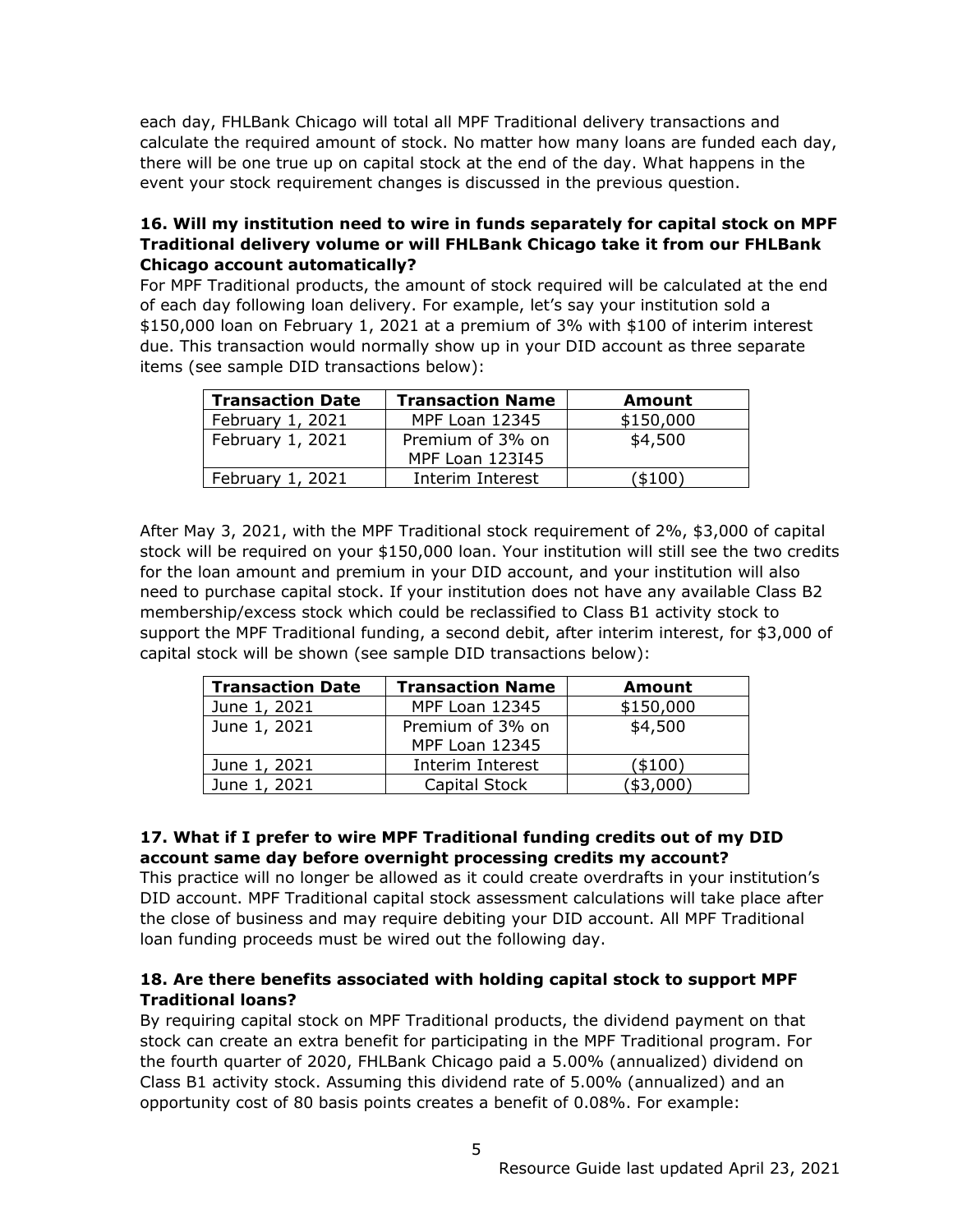|                | <b>MPF Traditional Capital Requirement</b>       | <b>Benefit</b> |
|----------------|--------------------------------------------------|----------------|
| $\overline{A}$ | B1 Activity Stock Dividend <sup>1</sup>          | 5.00%          |
|                | Opportunity Cost (5-Year Treasury <sup>2</sup> ) | 0.80%          |
|                | <b>B1 Activity Stock Requirement</b>             | $2.00\%$       |
| $(A-B)*C$      | <b>Incremental Benefit of Dividend</b>           | 0.08%          |

<sup>1</sup> Assumes a B1 activity stock dividend rate of  $5.00\%$  (annualized). This analysis assumes the dividend remains constant through the life of the loan. Any future dividend payments remain subject to determination and declaration by the Board of Directors.

<sup>2</sup> Opportunity cost of stock purchase assumed at the published Treasury rate closest to the WAL of the loan; as of 4/20/2021.

# General Questions

#### **19. How can my institution see how much stock we hold and which products the stock supports?**

eBanking shows the amount of capital stock your institution holds and whether such stock is classified as Class B1 activity stock or Class B2 membership/excess stock. On the Capital Stock page of eBanking, members can hover over the "Activity Stock Requirement" to see which parts of the requirement are coming from Advances, Letters of Credit and MPF. An example can be seen below:

| <b>FHLBank</b><br>Chicago              | eBanking     |           |                      |                    |                                      | $\check{~}$                | Logout                |
|----------------------------------------|--------------|-----------|----------------------|--------------------|--------------------------------------|----------------------------|-----------------------|
| Accounts -                             | Collateral * | Funding * | <b>Capital Stock</b> | Safekeeping *      | Administration -                     | Help                       |                       |
| <b>Capital Stock</b>                   |              |           |                      |                    |                                      |                            |                       |
| <b>Reports</b>                         |              |           |                      |                    |                                      |                            |                       |
| <b>Summary</b><br><b>Balances</b>      |              | <b>B1</b> | <b>B2</b>            | <b>Total stock</b> | <b>Requirements</b>                  |                            |                       |
| Opening balance                        |              | \$0.00    | \$80,000.00          | \$80,000.00        | Membership stock requirement         |                            | \$28,900.00<br>\$0.00 |
| Current balance                        |              | \$0.00    | \$80,000.00          | \$80,000.00        | <b>Activity stock requirement</b>    |                            | \$28,900.00           |
| Current quarter average to date        |              | \$0.00    | \$80,000.00          | \$80,000.00        | Advances<br>Letters of Credit<br>MPF | \$0.00<br>\$0.00<br>\$0.00 | \$51,100.00           |
| <b>Transaction details @ 0 item(s)</b> |              |           |                      |                    |                                      |                            | $\perp$ Export All    |

# **20. My institution does not wish to purchase capital stock for MPF Traditional products and/or letters of credit, how can we avoid it?**

If your institution does not wish to purchase capital stock for letters of credit, it should not request the Bank to issue new letters of credit on your institution's behalf on or after May 3, 2021.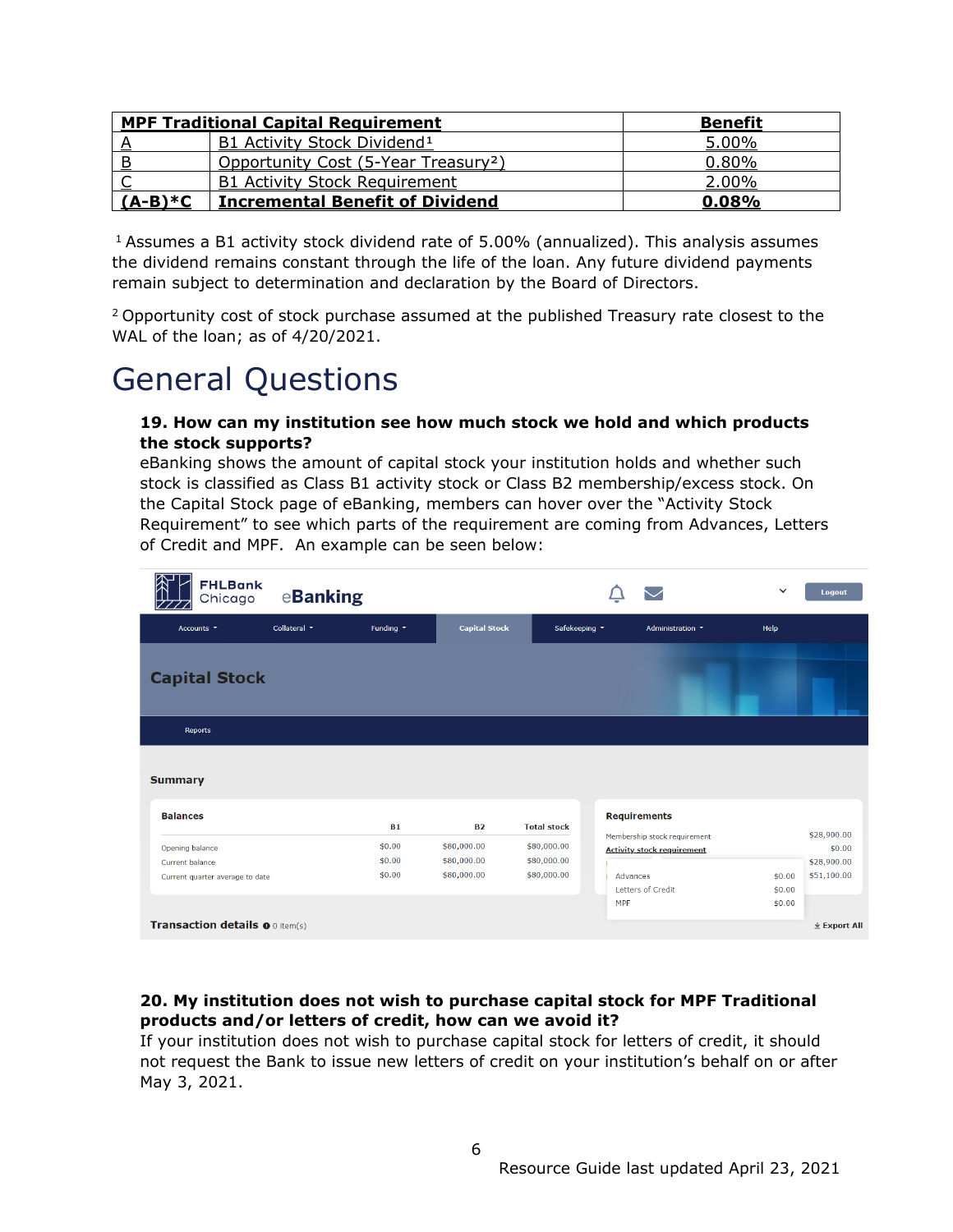On or after May 3, 2021, your institution should not request the Bank to amend existing letters of credit by increasing the notional amount or extending the term of the letters of credit. For existing letters of credit subject to an auto-renewal or evergreen clause, your institution should request the Bank to exercise its non-renewal option ahead of any applicable deadlines to ensure that such letters of credit do not automatically renew under their own terms.

For MPF Traditional products, if your institution does not wish to purchase capital stock, it should not enter into any new MCs for MPF Traditional products on or after May 3, 2021.

## **21. My institution would like to purchase more capital stock; can we buy it prior to May 3, 2021?**

The only way to acquire more Class B1 activity stock prior to May 3, 2021 is to utilize advance borrowings as the capital stock requirement for letters of credit and MPF Traditional products is not effective until May 3, 2021 and members are not permitted to purchase capital stock to support these activities prior to that date. If your MPF Traditional MC expires later in 2021 and you wish to participate in the new stock requirement sooner, you can request to execute a new MC earlier by contacting your Sales Director.

## **22. Why is FHLBank Chicago requiring capital stock for letters of credit and MPF Traditional products?**

Over the last several years, our MPF Traditional products have provided our members with a unique and efficient secondary market channel for qualifying mortgage loans. These products have been highly popular and in order to maintain capacity to offer these products, we are requiring capital stock on them. Much like the MPF Traditional products, demand for our letters of credit over the last several years has been significant and, to ensure we can continue to support member demand for this product, we will also require capital stock on letters of credit.

# **23. Will these new stock requirements impact my institution's ability to request excess stock repurchases?**

No. Requiring capital stock on MPF Traditional products and letters of credit will have no impact on your ability to request repurchases of excess stock. If your institution would like to request repurchase of excess stock, please contact the Member Transaction Desk at [MTD@fhlbc.com.](mailto:MTD@fhlbc.com)

# Excess Stock Repurchases

#### **24. Why is FHLBank Chicago conducting monthly automatic excess stock repurchases?**

In 2019, we ceased our weekly excess stock repurchase process to provide operational efficiencies for many of our members electing to utilize advances on a regular basis. Over time though, the level of excess stock that we are retaining has grown. We cannot utilize excess stock to support the cooperative in the same way as membership and activity stock, so we need to balance the amount of excess stock we hold while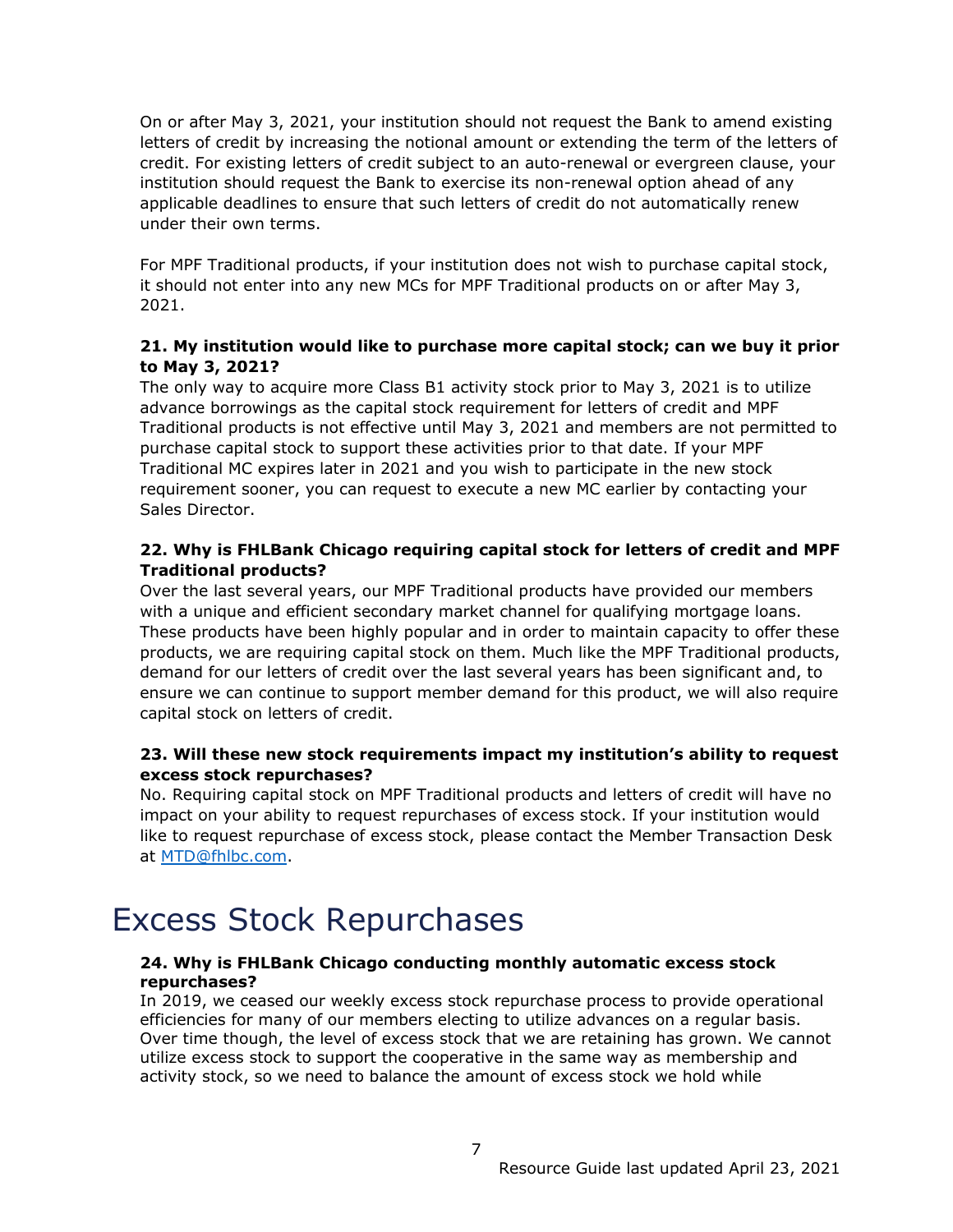continuing to provide ease of use for our members.

#### **25. How frequently will the Bank repurchase excess stock?**

The Bank plans to repurchase excess stock on a monthly basis unless we elect to waive the repurchase in a given month.

#### **26. How much excess stock can my institution hold?**

The amount of excess stock a member will be able to hold is subject to change each month. In April 2021, we repurchased excess stock held by each member that exceeded the greater of \$5 million or 25% of a member's minimum investment requirement not to exceed \$50 million.

Your institution's minimum investment requirement is the greater of its activity stock requirement (stock required to support advances, MPF Traditional products and/or letters of credit) or its membership requirement (recalculated each year based on your mortgage-related assets).

The following is an example. Assume a member has a minimum investment requirement of \$8M and excess stock of \$6M. Following the limit described above, the member would be able to hold the greater of 25% of its minimum investment requirement (25% \* \$8M = \$2M), or \$5M in excess stock. Since \$2M is below \$5M, the \$5M would be the maximum amount of excess stock this member can hold. Since the member has \$6M in excess stock outstanding, \$1M would be subject to repurchase.

| Example                             |                          |
|-------------------------------------|--------------------------|
| Minimum Investment Requirement      | \$8M                     |
| <b>Excess Stock</b>                 | \$6M                     |
|                                     |                          |
| Limit - Greater of:                 |                          |
| 25% of minimum investment           | $(.25 \times $8M) = $2M$ |
| requirement (capped at \$50M)       |                          |
| Or \$5M                             | \$5M                     |
|                                     |                          |
| Excess Stock Subject to Repurchase: | $$6M-$5M = $1M$          |

The following is another example, wherein the member has a minimum investment requirement of \$300M and excess stock of \$45M. Following the above described limits, this member would be able to hold the greater of 25% of its minimum investment requirement ( $25\% * $300M = $75M$ ) or \$5M in excess stock. Note that the 25% of minimum investment requirement is subject to a cap of \$50M. Since 25% of this member's minimum investment requirement is over \$50M, they would only be able to hold \$50M in excess stock. In this example the member had \$45M in excess stock, resulting in no excess stock subject to repurchase.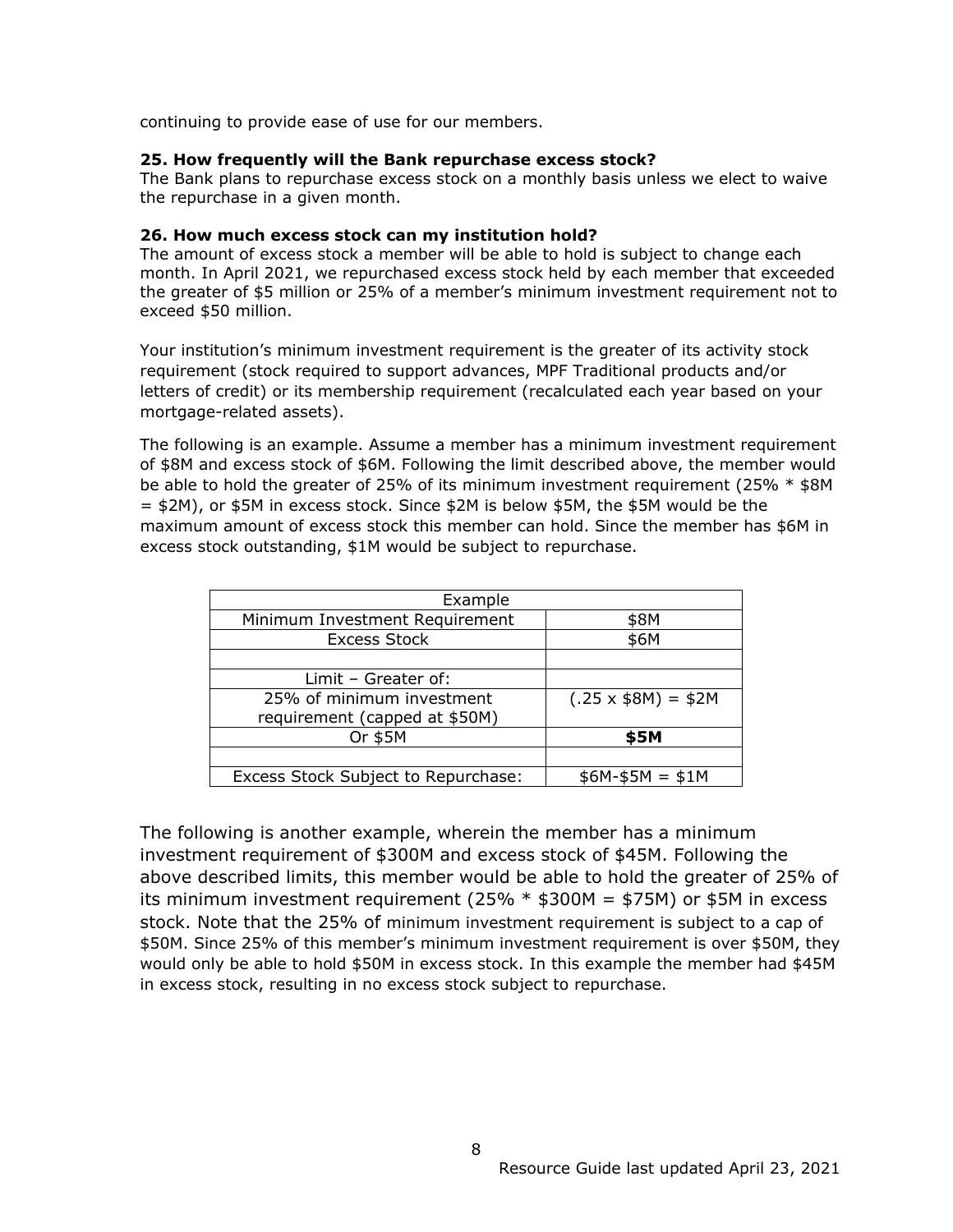| Example                             |                                            |  |  |  |  |
|-------------------------------------|--------------------------------------------|--|--|--|--|
| Minimum Investment Requirement      | \$300M                                     |  |  |  |  |
| <b>Excess Stock</b>                 | \$45M                                      |  |  |  |  |
|                                     |                                            |  |  |  |  |
| Parameter - Greater of:             |                                            |  |  |  |  |
| 25% of minimum investment           | $(.25 \times $300M) = $75M$ , cap of \$50M |  |  |  |  |
| requirement (capped at \$50M)       |                                            |  |  |  |  |
| Or \$5M                             | \$5M                                       |  |  |  |  |
|                                     |                                            |  |  |  |  |
| Excess Stock Subject to Repurchase: | $$45M < $50M = $0$                         |  |  |  |  |

#### **27. My institution would prefer to keep our excess stock; can we opt out of the monthly repurchase?**

Unfortunately members will not be able to opt out of the monthly repurchase process.

### **28. Can the Bank waive a monthly excess stock repurchase, and how will the Bank determine whether to waive a monthly excess stock repurchase?**

Yes, the Bank may decide to waive a monthly excess stock repurchase. Up until one business day prior to the monthly repurchase date (the 15th of the month or next business day if the 15th falls on a holiday or weekend), an eBanking message center alert will be posted should the Bank choose to waive the excess stock repurchase for that month. The Bank will examine capital stock levels each month, taking into consideration a variety of factors, including regulatory requirements and guidance, when making its decision.

### **29. When will the monthly repurchase take place?**

Unless waived, monthly excess stock repurchases will take place before the open of business on the 15th day of each month based on a member's excess stock holdings at the close-of-business on the immediately preceding business day. If the 15th day falls on a holiday or weekend, the excess stock repurchase will take place on the next business day. Proceeds from the transaction will be paid by crediting your DID account.

### **30. When will my institution know how much excess stock will be repurchased as part of the monthly repurchase?**

Monthly excess stock repurchases will take place before the open of business on the 15th day of each month based on a member's excess stock holdings at the close-ofbusiness on the immediately preceding business day. If the 15th day falls on a holiday or weekend, the excess stock repurchase will take place on the next business day. Members will not receive a notification of the amount to be repurchased, but will be able to see the transaction in their DID account and on the capital stock pages and reports of eBanking at the open of business on the repurchase date.

# **31. Can I request excess stock repurchases in addition to the monthly excess stock repurchase?**

Yes; any member with excess stock can submit a request for excess stock repurchase. To submit a repurchase request, complete the form found [here](https://fhlbc.com/docs/default-source/news/2019-news/excessstockrepurchasefaqoctober2019.pdf) and submit it to the Member Transaction Desk at [mtd@fhlbc.com](mailto:mtd@fhlbc.com) by 2:00 p.m. Central Time on any business day. You may also access the form through eBanking, request the form by emailing [mtd@fhlbc.com,](mailto:mtd@fhlbc.com) or by calling 855-345-2244, option 1.